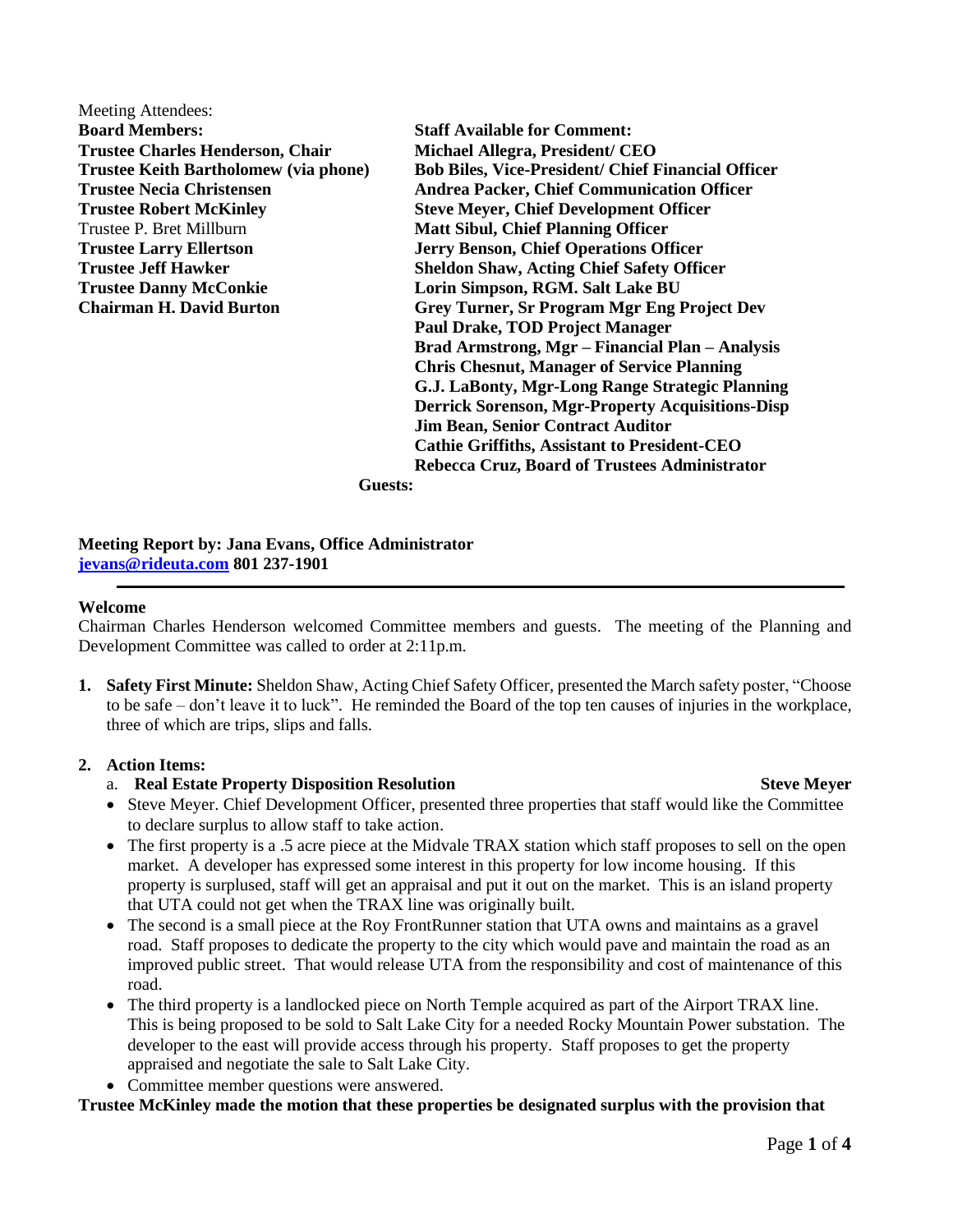**the Roy property be maintained as a dedicated road, and the third piece be sold to Salt Lake City with indemnity clauses. Trustee Christensen seconded the motion and it passed unanimously.** 

## b. **Approve February 11, 2015 Meeting Report Charles Henderson**

**Trustee Christensen made the motion that the February 11, 2015 meeting minutes be accepted as written. Trustee McKinley seconded the motion and it passed unanimously.**

## **3. Information Items:**

## a. **Legislative Update Bruce Jones**

- Mr. Allegra, President-CEO, reported that the funding bill favorable to UTA, HB362, is likely to come up tomorrow to the Senate. Unfortunately, this comes in to play along with all of the other agendas that have been yet to be resolved. There is a big rally planned for tomorrow.
- The House of Representatives voted in favor of the bill sponsored by Representative Johnny Anderson and has both a gas tax and sales tax component. Under this bill, Utah's current 24.5 cent gas tax would be eliminated and replaced by a 10% sales tax based on \$2.45 per gallon of gasoline. Transit will not receive any revenue from the gas tax. The second component of this bill is a local option sales tax. The bill authorizes counties to ask the voters in a general election to approve a quarter cent sales tax increase. If approved, the quarter cent would be divided .1 to cities, .1 to transit, and .05 to counties. Cities and counties are authorized to use their revenue for roads, active transportation and transit. If no transit system operates within a city or county that approves the quarter cent, then it would be divided .1 to cities and .15 to counties.
- The more aggressive seat belt law did pass.
- Also passed is a railroad crossing bill that is troubling to UTA, as it allows vehicles into the grade crossings when red lights are flashing.

# b. **TOD** Update **Paul Drake** Paul Drake

- Paul Drake, TOD Project Manager, gave the TOD update. He reported that the Jordan Valley TOD offsite improvements, such as sewer under UTA track, are moving forward. Site work is expected to start in a matter of the next few weeks, with 100% architectural plans expected in one month, after the footing/foundation plan is approved next week. A rendering of the architectural design for building one of the apartments set to be constructed next to the west parking lot was also shown. A concept for the wrapping of the parking garages was also shown.
- Mr. Drake reported that Clearfield is still working on the TOD funding and working with the city on off site improvements. The design was shown and it was reported that work is expected to begin this spring. They are working with HUD for financing on the full build out.
- On the Sandy TOD Phase I ground work is nearly complete. Phase II site work is also progressing. Phase III is moving forward with a neighborhood meeting scheduled this week to show the neighbors the height of the proposed building.
- Trustee McKinley asked a question about the ADA parking that will be provided for UTA customers. It is just slightly over the current 100 – 150 feet away for Phase I. Staff will review the options again and verify that ADA parking is provided as close as possible.

# c. **Provo Orem BRT Update** Grey Turner

- Grey Turner, Sr Program Manager, Engineering Project Development, introduced the report with a picture of a five door diesel hybrid bus from Cleveland that looks like the proposed BRT bus. Further electric bus options were also discussed, including a BYD articulated electric bus that will be in Salt Lake in about three weeks for UTA to test for a couple of weeks.
- Mr. Turner stated that things have been quiet in Utah County. Continuing to progress on the bond agreement with Utah County. The agreement with UDOT has been completed, with Provo and Orem agreements to follow shortly. The Small Starts grant as reported last month this project is on the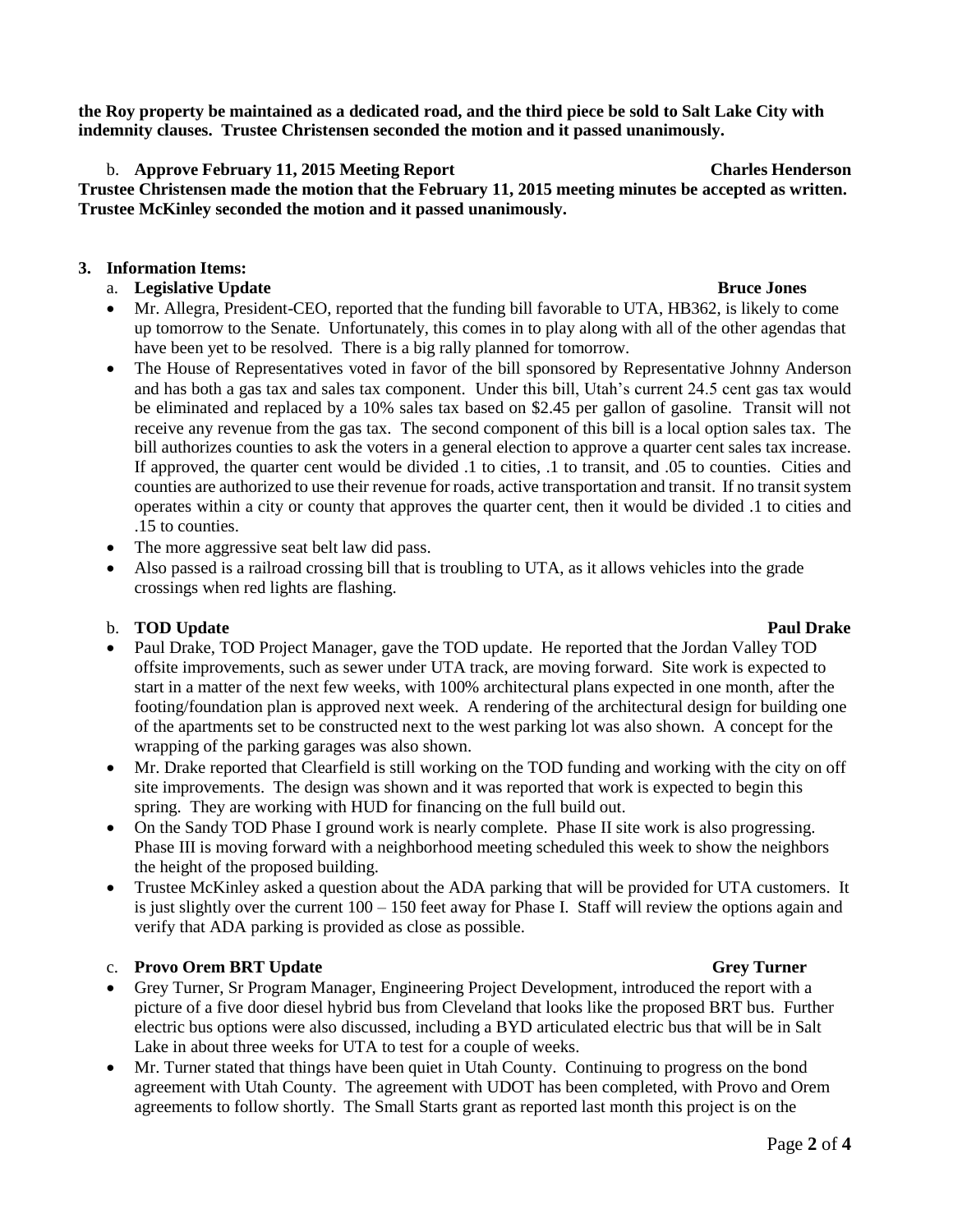President's budget for two pots of money, one for \$71 M in 2016, as well as a previously awarded \$4M that they are looking into appropriating right now. FTA Region 8 next week to discuss a construction appropriation of \$75 M one time construction grant.

- Expecting an approved FONSI from FTA any day.
- Over the past month UTA has advertised, interviewed and is negotiating with a final designer. UTA cannot sign a contract with the final designer until approval is received on the FONSI.

### d. **Five-Year Service Plan Update** Matt Sibul

- Mr. Sibul stated that staff had been looking at the question of what UTA would do with any new funding that might be approved by the legislature this year. He reminded the Committee that the amount approved is likely to be modest, but UTA needs to be prepared nevertheless.
- The RTP does include several expanded service and state of good repair options, in addition to new projects.
- The five-year service plan is a near-term focus of UTA priorities showing options for no budget increase, 10% increase in funding, and even more of an increase of 40% in funding.
- Staff has also had the discussion of increasing the service on the fringe of the current service times: early morning, late nights, holidays etc. These ideas don't maximize ridership, but answer some of the requests for service by our customers. Ski bus, service facilities, etc. are also on the table.
- Jerry Benson, VP Chief Operations Officer, discussed UTA level of service compared to UTA peers. UTA level of service outside of TRAX is pretty thin in some areas and could be augmented without a lot of extra equipment, utilizing some of the buses that sit idle in the off-peak hours for instance.
- Mr. Sibul also stated that we will continue to develop options to show our customers that UTA does have a plan for any extra funds. UTA is several steps away from getting the votes that would be necessary to get these funds, even if the legislature approves the bill.
- Mr. Allegra suggested that there may be an air quality nexus to any legislative decisions.
- Committee member questions and comments were taken.

## **e. Liaison, Conference and External Committee Reports Charles Henderson/ Michael Allegra**

- Mr. Allegra reported that he spent the past weekend in Washington at the APTA Legislative conference. There is a planned national campaign on April 9: "Stand UP for Transportation", focused on the need for an aggressive, sustainable transportation bill.
- He also reported that ridership at UTA is up even above the national up-trending ridership.

## **4. Closed Session Items: No Closed Session this month.**

- **a.** Strategy Session to Discuss the Purchase, Exchange or Lease of Real Property when Public Discussion would Prevent the Public Body from Completing the Transaction on the Best Possible Terms.
- **b.** Strategy Session to Discuss the Character, Professional Competence, or Physical or Mental Health of an Individual.
- **c.** Strategy Session to Discuss On-going and/or Potential Litigation.
- **d.** Strategy Sessions to Discuss Collective Bargaining

## **5. Action Taken Regarding Matters Discussed in Closed Session Charles Henderson**